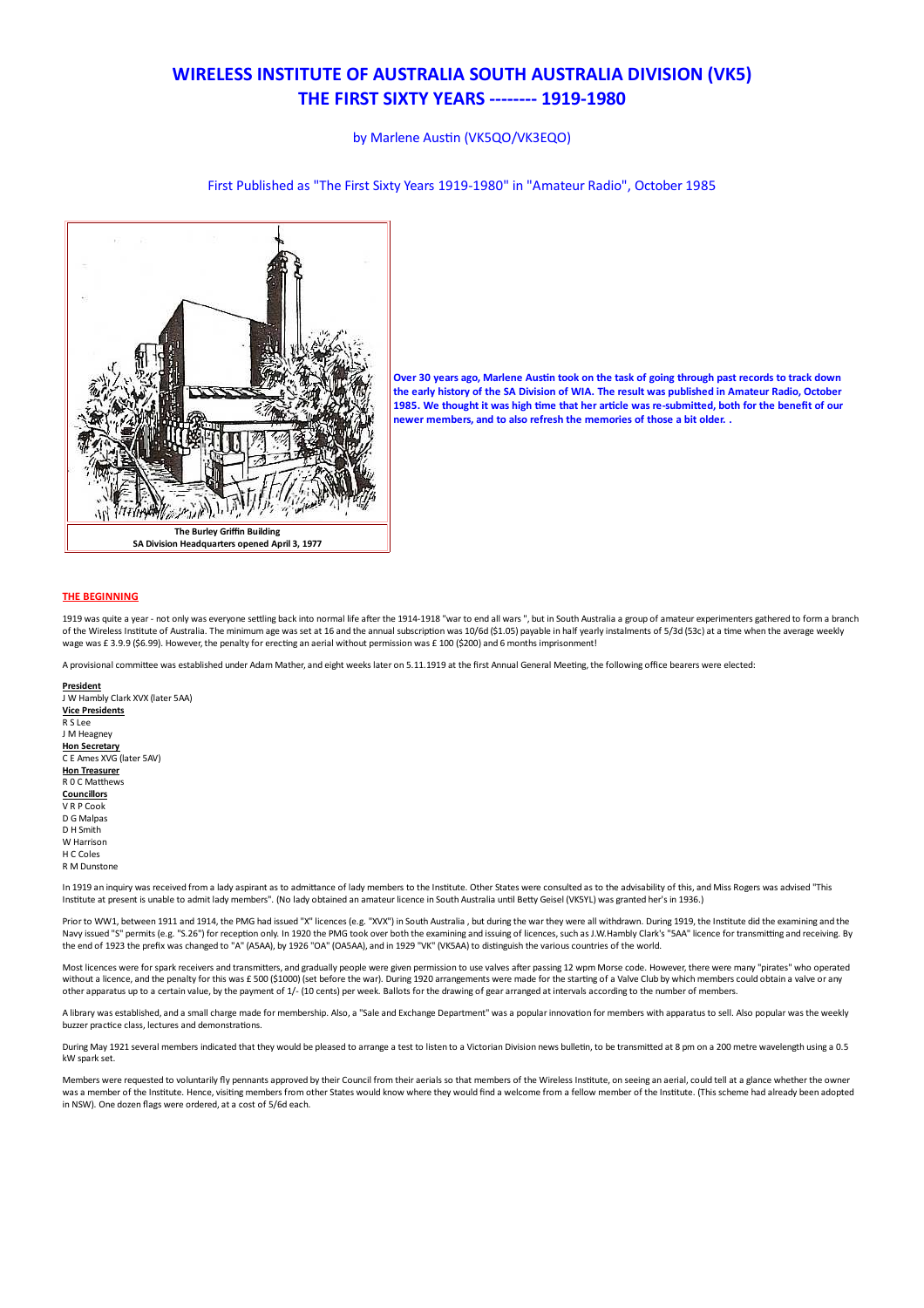

Membership continued to grow, with over 50 members, One applicant for membership, F G Miller, had travelled all the way from Murray Bridge to Adelaide, a distance of over 60 miles (96.5 km). In view of his enthusiasm in coming such a long distance to join, the usual proceedings in passing on his application to the Council were waived, and he was declared a member forthwith! (Frank had been a signaller in the first Wor

In 1921, the meeting place of the Institute was altered from Currie Street. Adelaide, to the YMCA, and shortly afterwards to the University.

Also in 1921, the Division was registered under the Companies Act, and on 6th September the call sign 5WI was granted for the official station. (Three years later it became 5AV for 7 months before reverting back to 5WI.)

It was suggested radio apparatus should be exhibited at the September Royal Show to bring radio before the public and make the Institute more widely known.

During this period many lectures were given on subjects such as: the tuned buzzer and sparking buzzer; the theory of atoms and electrons; honeycomb, duo-lateral, pancake and spiderweb coils. A single stage amplifier was demonstrated, using a V24 valve built into a cigar box by Hal Austin 5BN (later 5AW). This reflected great credit on that gentleman's handiwork, having constructed his own intervalve transformer and all other fittings.

In 1922 speech and music were successfully broadcast by Fred Williamson 5AH. On 28.6.1923, Adelaide was astonished and delighted with a social and radio dance in the first publicly announced application in this State of broadcasting put to practical use. Music for dancing was played by Harry Kauper 5BG and Lance Jones 5BQ, at the Royal Institute for the Blind Hall in North Adelaide. This was transmitted by radio from records at the home station of Hal Austin, two miles (3.2 Km) distant.

By the end of 1924, the Institute demonstrated the reception of programmes on nine receivers set up on a specially chartered night train to Halletts Cove. There were nearly 500 seats booked, and it was an outstanding success

At this stage, amateur experimenters were now so numerous (30 to 40), that people, with licences to listen to commercial broadcast stations, were complaining of interference from the spark transmitters of the experimenters

In this period of intense activity, twenty or more clubs were established throughout the metropolitan and country areas of South Australia, no doubt fuelled by excellent constructional articles on crystal<br>sets etc. Article September 1925).

In 1924 the NSW Division asked for co-operation in endeavouring to keep in touch with an exploring expedition in Western Australia that was equipped with wireless. The expedition was being led by Dr Clapp, and they operated on 600 metres using a Marconi 0. 25kW quenched spark transmitter and valve receiver.

1925 saw new bands issued to experimenters (the 8-10, 21-23, 32-37 and 85-95 metre bands) and the first contacts between SA and California USA on Morse code. It was not long before other countries were contacted.

In 1927 there were 400 amateur transmitters licensed in Australia (45 were in SA, and half of these were in the Institute). The Institute suggested to a Wireless Royal Commission that one body should be in control, allowable power should be 500W, traffic of a non revenue earning nature should be transmitted (to equip operators to handle any emergency), and permission be granted for experiments on commercial broadcast bands when they were not in use (to determine propagation).

At this time, a submarine cable to Kangaroo island broke during a severe storm, and several amateurs maintained contact until repairs were effected.



Also in 1927 the fourth Federal Convention was held in Adelaide, comprising representatives of the WIA from all over Australia

In 1928 the WIA membership was 66 with 31 members licensed to operate transmitters. This was the time that meant the end of loneliness to thousands in the outback - Alf Traeger (5AX and 8XT) developed the first pedal radio for the Flying Doctor Service, with Harry Kauper (5BG). The pedal radio made use of a typewriter keyboard and a pedal generator. ( During WW1, Kauper had invented a method of firing a machine gun through the moving propeller of a plane.) Figure 5 shows Alf Traegar using an early model pedal radio.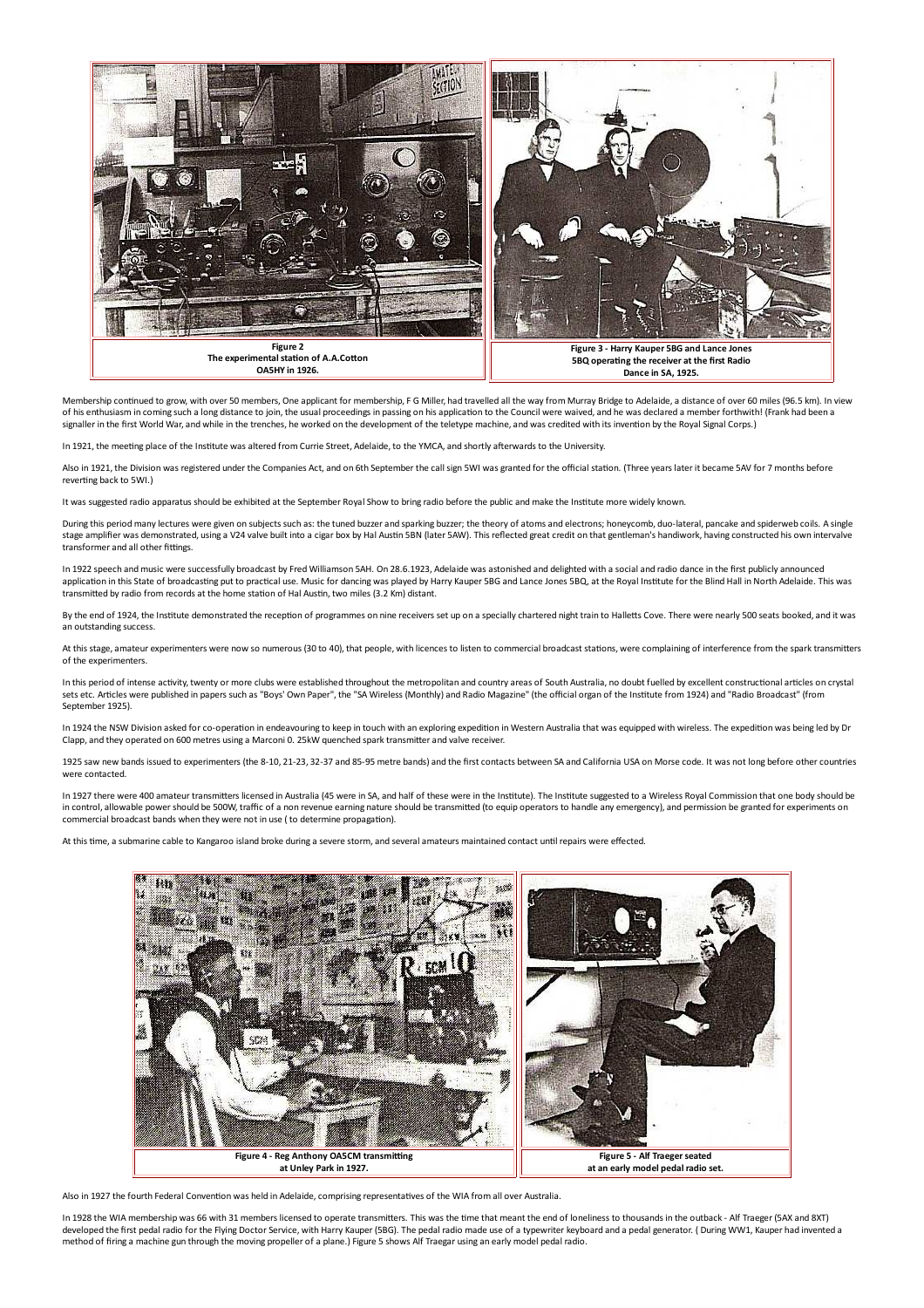Council appointed Bob Bruce VK5BJ as QSL Officer. This position was shortly taken over by George Luxon VK5RX who undertook it for nigh on 50 years, assisted at times by Frank Bourne VK5BU.

1929 to 1933 were the main depression years, and in spite of reducing the annual subscription from 25/- (\$2.50) to 21/- (\$2.10), membership numbers dropped by about 50 (from 220 to 170). One of the brighter efforts to lighten the gloom was the broadcast on commercial radio of the wedding of George Luxon VK5RX and Thelma Job in 1931.

Excitement was at fever pitch during the six day Sydney to Perth air race, which started on 28.9.1929. Dougal Whitburn VK5BY was in charge of message handling in SA. This was the first public performance of the newly formed RAAF Radio Reserve, picked from the Australian radio amateurs, to prove to the Government and Air Force that Australian radio amateurs could become an extremely important cor in the machinery of national defence. Planes in the race were single engined, open cockpit, and all communication was by Morse code. They were also supplied with strips of cloth and a code card to signal to planes if out of touch and forced to land between stopping places.

One of the early "Field Days" organised by the Institute over the years was held at Long Gully, Belair National Park, on 17.11.1929. Portable gear was operated, contests held and a good time was had by all (for some, transport was a Model T Ford).

A Radio Exhibition, organised by the WIA in co-operation with radio dealers, was held in Adelaide in July 1931. Television apparatus was demonstrated by its builders R B Caldwell and PA Kennedy, two local radio pioneers. This gave visitors an idea of the possibilities of this branch of science when fully developed.

On opening the Institute's new clubrooms at 176 Rundle Street, Adelaide, the Institute was congratulated on its initiative and enterprise in arranging and so successfully conducting the recent Radio Exhibition, which was also a great financial success.

Three sections of the Institute met in the new clubrooms:

Technical Development (research) **Rrass Pounders (active transmitting)** 

Receiving (development of shortwave phone reception).

With hindsight, it is amusing to see how knowledge has changed over the years. In 1933, Professor Kerr Grant gave a lecture on the Kennelly-Heaviside layer at which he said he was of the opinion that "penetrating radiation was caused by shooting stars, which when travelling through the air and turning to dust by friction, caused the generation of electricity". It was intended at a later date to send up a balloon loaded with material similar to that which we find in a comet or shooting star, and blow the lot to pieces with explosives, ignited by a time fuse. Electrical impulses, which would most likely be generated, would be recorded on laboratory instruments.

For WIA Australia, Federal Executive was originally administered by each State in turn, and in March 1933 Dougal Whitburn (VK5BY) was offered the Federal Presidency but resigned in favour of R.B.Caldwell VK5BP, In 1934-35 the Federal President was Pete Bowman VK5FM.

On 1.10.1933 the WIA published its own official organ "Amateur Radio" with a copy sent every month to every member in Australia. Apart from one issue missed during the war years, this excellent monthly magazine has provided official information, technical articles, photos, advertisements, and club and Divisional news ever since.

VK5WI started transmitting telephony broadcasts on the 80 metre band late 1934. SA Division can now boast one of the best weekly news bulletins in Australia, relayed on most bands throughout the State and to the Northern Territory.

Back in 1936 amateur licensees were informed of the following restrictions:

No music was allowed between 5 pm and 8 am on the 7 and 14 MHz bands and all other telephony was restricted to only genuine experiments.

Each session was to last no more than 1/2 hour.

Stations were required to have a stable signal limited to 25W DC input to the final amplifier.

New Licencees were not allowed to use telephony at all for a probationary period of 6 months and this was the biggest blow to the newcomers. (This restriction stayed in force for 12 years.)

On 1.8.1936 the first auction was held of gear of a deceased amateur.

The Institute was the hub of social activities about this time: - There were social nights every Friday in the clubrooms, for card parties and table tennis matches. There were general business nights, separate lecture nights, and of course the annual sit-down Christmas supper. There were also smoke socials, dances, picnics, field days and other get-togethers.

When bushfires were rampant in SA and Victoria in February 1939, communication was maintained on Fleurieu Peninsula in SA for 30 hours by a number of amateurs using mainly Morse code. The hope was expressed that more emergency gear would be built and kept in readiness for such times of need.

## THE WIM2 WARTIME FRA

However, in September 1939, on the outbreak of World War 2, all transmitting gear was confiscated by the PMG's Department in the interests of National Security. Because of the fortuitous speedy advance in technology by the Armed Services, by the time the gear was released to amateurs six years later, it was hardly worth bringing home!

During the war, when threat of invasion brought fears of discuption to normal communications, the Institute (with official approval and assistance to obtain replacement parts) set up a network on 1775 and 3605 kHz using telephony and duplex operation. Regular weekly exercises were held by at least eight amateurs, with the blessing of Civil Defence and Navy authorities

Institute fees had been dropped to 12/6d (\$1.25), in an effort to keep members and encourage others to join, as it was realised their only chance of getting back on air again was to have a strong and united society of amateurs.

#### **AFTER THE WAR**

After the war, a meeting was held 1n 18.7.1945 by 43 enthusiasts with the aim of reforming the Institute (Joe Kilgariff was in the chair). Within a month a general meeting elected the following:

| President                           | Ivor Thomas VK5IT            |
|-------------------------------------|------------------------------|
| <b>Vice President</b>               | Joe Kilgariff VK5JT          |
| Secretary                           | "Doc" Barbier VK5MD          |
| Asst. Secretary                     | Ted McGrath VK5MO            |
| Treasurer                           | Ces Baseby VK5BZ             |
| Membership Organiser Joe McAllister |                              |
| <b>Publicity Officer</b>            | Pete Bowman VK5FM            |
| <b>QSL Officer</b>                  | George Luxon VK5RX           |
| Programme Officer                   | George Luxon VK5RX           |
| Public Officer                      | <b>Warwick Parsons VK5PS</b> |
| Instrument Custodian                | Frank Wreford VK5DW          |
|                                     |                              |



Farly members of the SA Division -Date unknown Back row - 2nd from right John Bulling VK5KX. right - Gordon Bowen VK5XU. 2nd from right - Clem Tilbrook VK5GL Others not identified

Full membership was set at 21/- (\$2.10), associate 10/6d (\$1.05), country 7/6d (75 cents), the nominating fee 2/6d (25 cents), and meetings were held at 17 Waymouth Street, Adelaide

AOCP licence requirements were altered to two classes but within two years reverted to one class. Morse speed increased to 14 WPM, maximum power was 100 watt input, no music or entertainment was allowed to be transmitted at all, and the 6 months Morse code speed probationary period remained.

In 1945 the first post-war AOCP class was held on 5th November, and was attended by 16 students. The lecturers were Roy Buckerfield VK5DA and Harry Roberts VK5MY.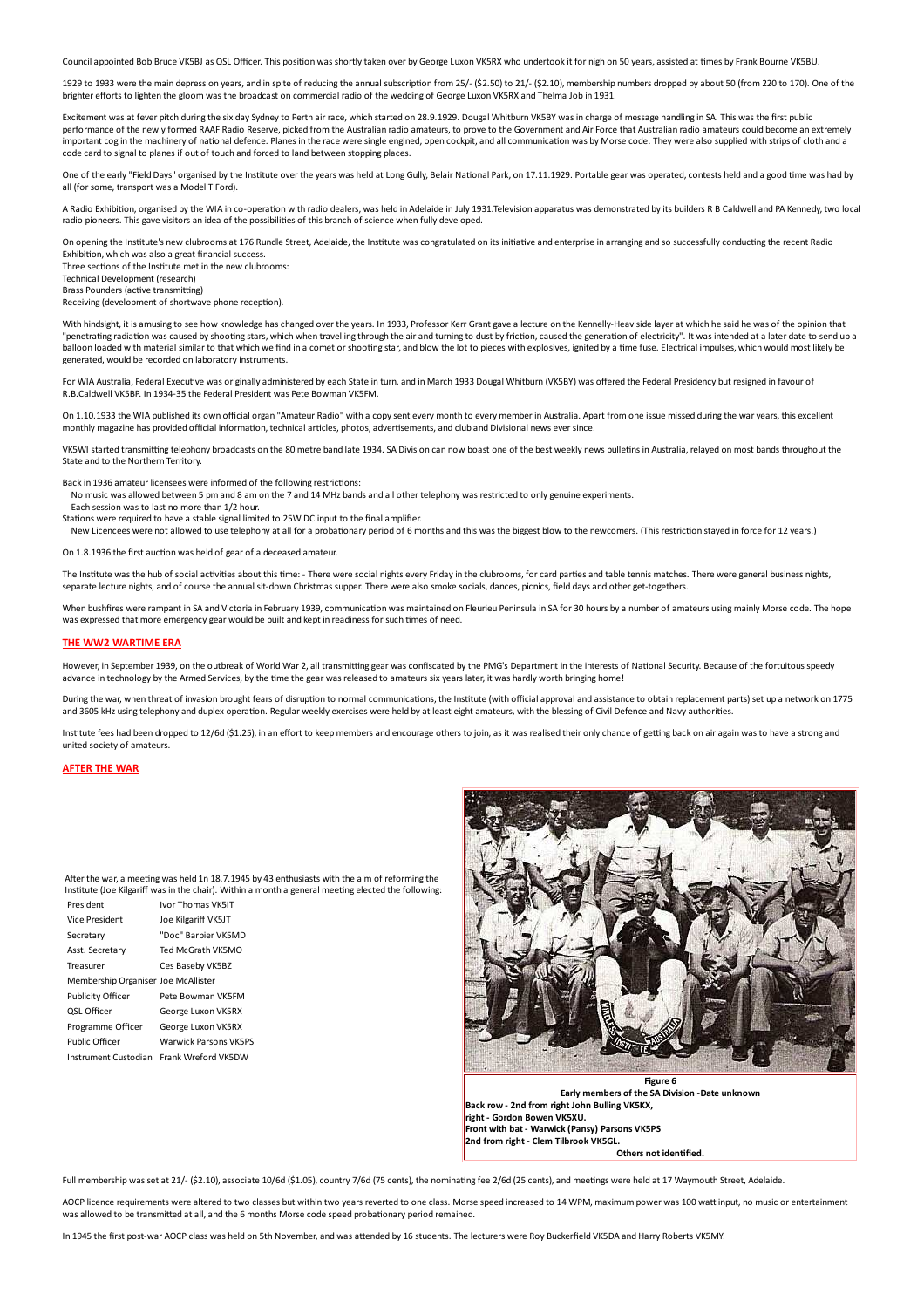Enthusiasm was increasing, and at successive meetings over 30 members were welcomed as full members. Not surprisingly, a larger meeting room was needed and this was rented, still at 17 Waymouth Street

Identity badges were needed at meetings (a healthy sign!) and an attendance book was implemented to record signatures and call signs of members and visitors attending. A buy sell or exchange board was also provided at meetings, and amateurs proposing to carry out tests on any particular frequency were requested to place a notice on the board showing times and frequencies.

A Technical Information Service was formed under Ted McGrath VK5MO, and the Vigilance Committee was reformed and known as the Experimental Advisory Committee, to act as a buffer between any amateurs infringing the regulations, and the PMG's Department.

Test equipment was available to members, and advantage taken of the disposal of surplus Service gear.

One aid to amateurs which was eagerly awaited were the ionospheric predictions of John Allan VK5UL

A Programme Organiser was appointed, and one very popular item on the year's agenda was always the Christmas Social, held in a cafe on North Terrace, Adelaide,

A War Service Record was undertaken by Council, and a new Constitution was adopted.

By May 1946 it was deemed safe enough to take no further action regarding the amateurs' part in the Air Raid Precaution (ARP) network.

It was normal to build your own gear, and in those busy constructional days of "home brew" gear, electrical traders in Adelaide gave a discount to licensed amateurs who were members of the Institute. But later on, as the "black box" (manufactured gear) became available, discounts (and home brewers) became less common.

In those days, the transmitter was crystal locked at one frequency, and a separate tunable receiver was used. You would call "CQ" on your own crystal frequency and tune around until you heard someone calling you on their crystal locked frequency. So you always worked split frequency.

When VF0s came into use, it was normal to get on the same frequency as the person calling you. Of course this is what we continue to do now. Hopefully, with a transceiver you are automatically on the same frequency

A discussion was held on the extension of hours for amateurs outside restricted periods. Amateurs were previously allowed to broadcast music and any other entertainment on what is now known as the commercial broadcast bands, during certain hours when the normal broadcast services were not operating (e.g. Sunday mornings and after 10pm). Eventually, amateurs were unable to do this, because the broadcast stations commenced earlier and earlier and now many operate 24 hours a day.

Amateurs had the use of bands 28-29, 50-54, 166-170, 1.345-1.425, 7.150-7.200, and 14.100-14.300 MHz. By September 1946, the 3.500-3.800 MHz band was released and within two years, the 144 MHz band was released in lieu of 166 MHz.

At the end of 1946 members were circularised regarding sending food parcels to their opposite number in G-land. For instance Dougal Whitburn VK5BY sent a parcel to G5BY (much to the recipient's surprise and delight!).

Total membership by now was 267 and growing steadily. Fees were still one guinea (\$2.10)

Farly in 1947 the half hour limit placed on each OSO was abolished and OSL cards were provided free by the SA Tourist Bureau to amateurs in SA as a novel travel promotion and good publicity.

Les Pearn VK5PN suggested the WIA should again broadcast notes to country and city members, and Reg Harris VK5RR commenced the VK5WI broadcasts under his own call sign in January 1947. The call sign and licence for VK5WI was re-issued on 13.5.1947.

A Sports and Field Day was held at Hawthorndene Oyal in January 1948, and this proved to be a great success. Others have since been held at Clare and Fort Largs/Outer Harbour.

The AOCP classes were also so popular by 1948 that there were 31 students and others had to be turned away.

An Associates' Representative (Jim Paris) was appointed to Council and also a VHF Representative. Nominations were called for a Country Representative on Council, and three Trustees (Ces Baseby VK5BZ, Len Sawford VK5YF, and Dougal Whitburn VK5BY) were appointed under the terms of the Constitution to safeguard excess monies

15.8.1948 saw the first Remembrance Day contest to perpetuate the memory of amateurs who lost their lives in the war. VK amateurs only participated until 1971, when New Zealand amateurs joined in. In the 32 years 1948-79 inclusive, the trophy has been won by VK5 ten times.

Fees rose to 25/- (\$2.50) full member, 17/6d (\$1.75) associate city, 15/- (\$1.50) country.

The Christmas Social was catered for at the Burnside Town Hall at a charge of 4/- (40 cents) per member. A vote was taken on whether it should be "wet" or "dry", and the "drys" won 57 to 55 with 1 informal vote. Costs were becoming prohibitive, and the following year the Social was an informal gathering in our own meeting rooms with members bringing along a basket supper. It was some years before ladies were invited to attend

Radio gear (Type 3 Mk2 Tx/Rx) was purchased at this time for the use of members confined to hospital. A Visiting Committee was considered for visits to sick amateurs.

After a cautious start, the "Buy & Sell" meeting on May 1950 proved to be quite a success as considerable quantity of equipment changed hands. Enthusiasm for this type of entertainment has not diminished over the years.

Amateurs in Darwin proposed to form a branch of the WIA there in 1951. However, 9 years elapsed before the VK8 call sign was allocated to the Territory.

The Woomera Radio Club sought affiliation with the WIA, and had their own special difficulties operating from a security area.

The Institute has arranged working displays at many Exhibitions. Only those who have assisted would appreciate the improvisation necessary to get gear and aerial systems functioning satisfactorily under makeshift and often awkward working conditions. The Institute was awarded the bronze medal for its display of VK5WI at the Royal Adelaide Exhibition in 1952. (See Figure 7). While the Governor of SA watched, the amateur operators worked America, to everyone's delight. When the medal was received, the President asked Reg Harris VK5RR to be custodian, as it was due to his efforts that VK5WI was the success it turned out to be.

It was in this year that King George VI died and a dozen Greybeard Certificates were issued by the Institute to those members of more than 20 years' standing and were still active on the air. These were proudly displayed in their shacks.



Figure 7 - Award issued to the VK5 Division in 1952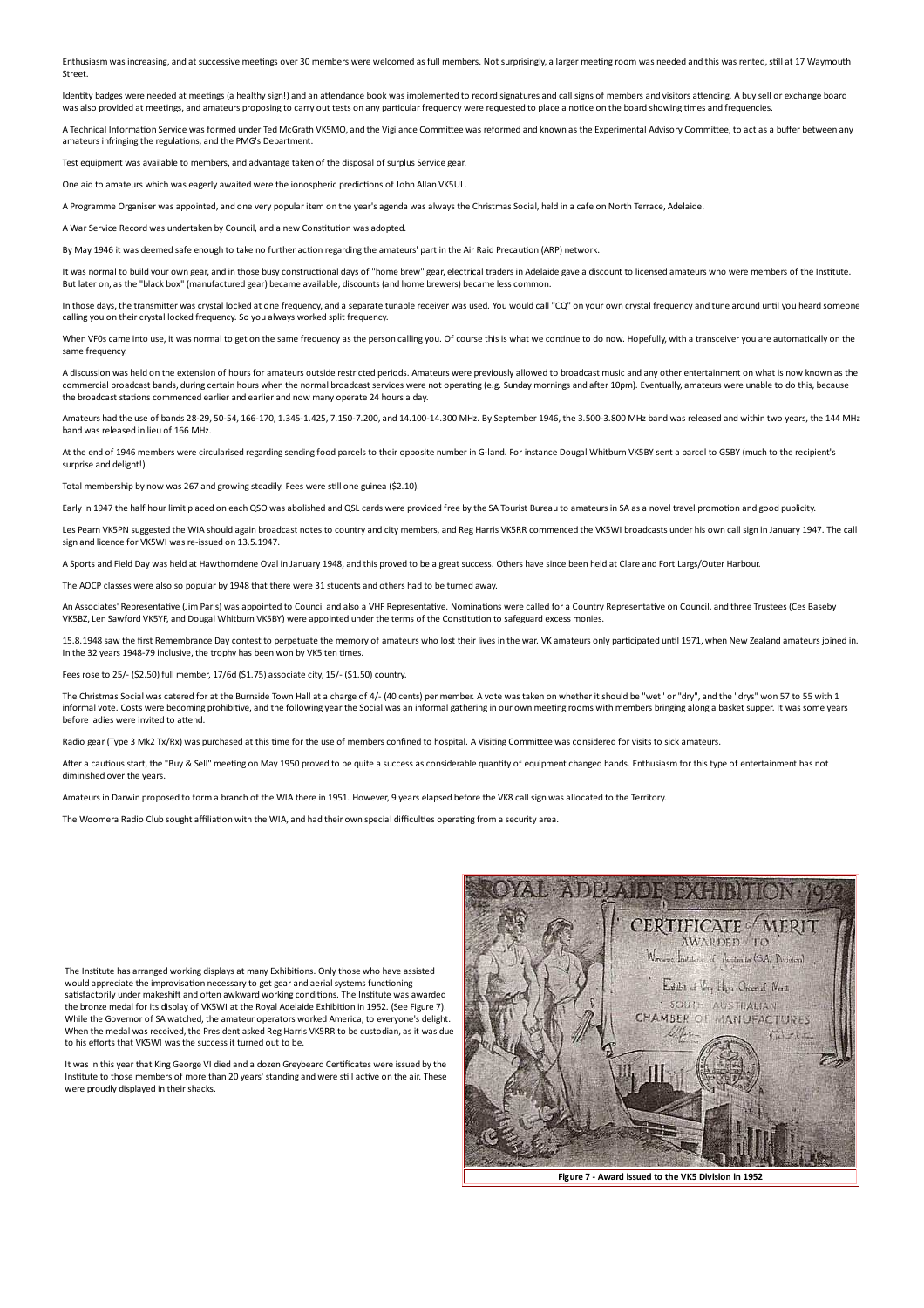### THE PROGRESSIVE VEARS

1954 saw the first of the picnics for XYLs and children, at the Gorge picnic ground. It has been a regular highlight ever since, latterly being held at the Bridgewater Oval in the Adelaide Hills.

VK5 agreed to provide the Federal Contest Committee for four years from 1954, and many "volunteers" were coerced to help the Committee of Gordon Bowen VK5XU. Reg Harris VK5RR. Jim Vivian VK5FO, Jack Coulter VK5JD, Reg Galle VK5QR and Warwick Parsons VK5PS

1954 also saw the Limited AOCP exam granted by the PMG's Department, and those successful applicants with "Z" calls were admitted to full membership of the VK5 Division. The age limit for the AOCP had been set at 17 years, and this was reduced to 16 years (and later on to 15 years).



Figure 8 - SA Divisional Council 1953 Back from left - Jack Coulter VK5JD, C Sappiatzer, Ine McAllister VK5IO. I. Parish, D. Hosking John Bulling VK5KX and Hal Austin VK5BN/5AW. Front from left - Reg Harris VK5RR, "Doc" Barbier VK5MD, "Pansy" Parsons VK5PS, Gordon Bowen VK5XU and Jim Vivian VK5FO.

## **HELP FOR BUSHFIRES & FLOODS**

After difficulties experienced in maintaining communications in recent disastrous Hills bushfires and in view of floods in NSW. Jim Sullivan VKSJK, in 1955, suggested the forming of an emergency network. Mention had been made in his submission to the Minister of Agriculture of the radio communication service provided during the war from the metropolitan area to Civil Defence HQ in the event of landline disruption. He also mentioned that the WIA had some 3,000 members (350 of these were in SA. - 200 had transmitting and receiving equipment in operation - 50 were located in country towns and 150 in the metropolitan area). The Government accepted this proposal. Within 12 months Fred Martens VK5MA proved the value of the emergency network system during floods at Renmark.

Joe McAllister VK5JO showed considerable foresight in 1955 when he organised the Brompton Boys' Club, the first of the Youth Radio Schemes in Australia (YRS), which aimed to develop the capabilities of boys and girls of generally High School age, towards radio and electronics as either a hobby or career. Bob Guthberlet VK5OD was the State Co-ordinator of the YRS in SA.

Meeting nights were extremely popular with an average attendance of around 90 to 100. A display of members' gear was a popular innovation. Another great attraction was an inspection of the Electricity Trust's power house at Osborne. Such was the enjoyment of the meeting nights that repeated visitors had to be given a tactful suggestion as to their joining the Institute!

The changeover to 50-54 MHz from 56-60 MHz came into effect, much to the concern of most amateurs, because the new band was not harmonically related to lower frequency bands. We used to have bands 14, 28 and 56 MHz, and you would have a 7 MHz "rock", double for 14, quadruple for 28, then double again for 56 using the same piece of gear and doublers etc. When the 50MHz band came into use, it was necessary to buy a new crystal, say on 8.3, triple it to 25, then double to 50.

Approper cause for concern to amateurs was the proposed allocation of the 144 MHz band to TV channel 5. South Australia has been fortunate to avoid this

The TVI Committee was formed under Ray Tuck VK5BT, and the SWL Group had regular meetings with Jim Paris as their representative on Council.

During October 1957 the Institute's Moonwatch Committee played a significant role in tracking early satellites launched by Russia and America and the data obtained was sent to those countries.

Observers were:

Gordon Bowen VK5XU Graeme Bowen (son) VK5XV Colin Luke WK5YY **Brian Austin VK5CA** 

Observations were often on a clear. frostv night on the flat roof of a University building. The Astronomical Society provided the dozen or so telescopes, and Gordon built a receiver on 108 MHz to give warning of the approach of the Sputniks and other satellites, over the horizon.

## **MORE POWER**

July 1958 saw the power input to the final amplifier increased to 150W, and this remained the limit until 10 years later when the wording was altered to a maximum of 400W PEP for SSB operation.

South Australian amateurs enthusiastically took part in the first Jamboree on the Air in 1958, when scouts and guides visited amateur radio stations to talk to others around the world.

In December 1959, the first issue of the SA Wireless Institute Journal was written and sent to the Division's 400 members, by Gordon VK5XU. Funds were cautiously provided, as it was not expected to continue, yet in 1985, the journal celebrates its 26th anniversary. This is the only State to have such a direct link with its members (other than through "AR").

1960 also was the vear the meetings were held in St Paul's Church Hall. Pulteney Street. Adelaide. Within two and a half years, another move was made to the Master Builders' Assn. at 47 South Terrace. Adelaide

Fees were raised in February 1960 (for the first time in eight years) by 10/- (\$1) for all but junior associates.

A beacon was commissioned and operated on 50.5 MHz at Mt Lofty, with a 2 metre band beacon under consideration. A further beacon on 430 MHz was also proposed. A Public Relations Officer, and a Publications Officer were appointed at this time.

## **AMATEUR TV**

Amateur TV experiments were proving successful, with the first two-way TV contact in SA in 1963. This was claimed between VK5AO/T and VK5ZFY/T over a distance of 5 miles (8 km)

The 1964 Federal Convention was held in Adelaide and one of the items discussed was the formation of the Federal Company of the WIA. This was the third time the South Australian Division had hosted the Convention

The Institute in SA had conducted classes for the AOCP from the very early days. For the last 12 years John Allan VK5UL had taken the theory classes. (These were organised and financed by the Adult Education Section of the Education Department in 1964.)

The Minister for Education also approved the Youth Radio Scheme (YRS) for SA. Requirements were that we must find interested schools and arrange speakers, we must have active amateurs to assist with club activities, training and testing for certificates, and we must provide equipment parts, Training must be guided and integrated into school curricula. There were 12 YRS clubs affiliated with the Division within 12 months, Latterly the novice amateur licence has captured the enthusiasm of both youngsters and also those not so young.

Around the time of the introduction of decimal currency, kilocycles (Kc) became Kilohertz (kHz)

There was a sigh of relief from those sitting for the AOCP when the Morse code speed was reduced from 14 WPM to 10 WPM at the end of 1967.

In September 1968 membership figures had risen to 270 (city full), 120 (city associate), 135 (country associate) and 525 in all. Fees were \$5 city full, \$4 city associate, \$3.50 country full & associate.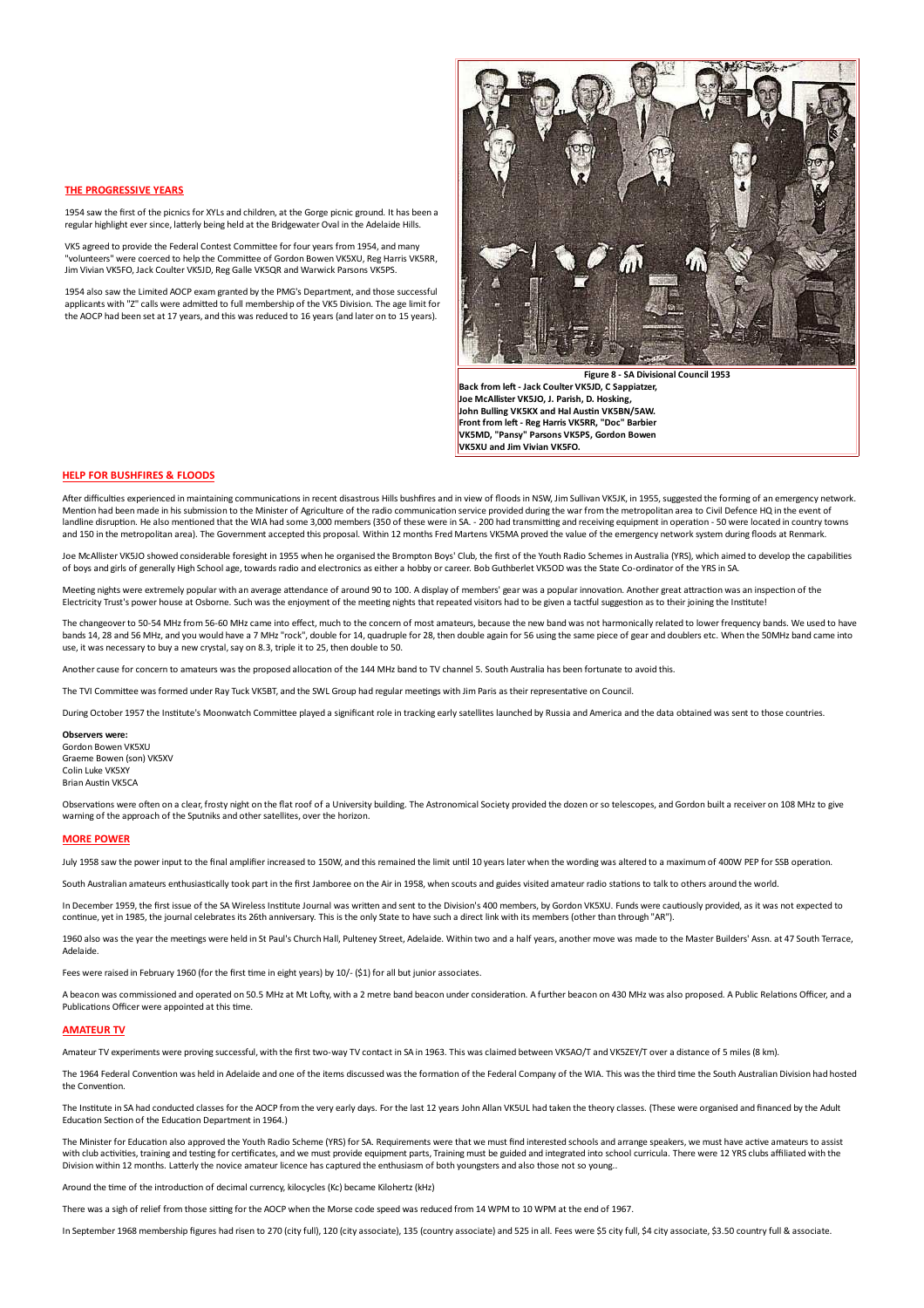The VHF Group was very active, with the 576Mz distance accomplishment and the 432 MHz converter project. Members were also constructing a translater for installation in the Adelaide Hills. Repeater VK5RAD was commissioned in 1970.

was making plans to host the 1970 Convention and this time VHF allocations were high on the agenda for discussion.

1970 saw the start of objections by Councils to the erection of towers by amateurs and the Courts in the eastern States ruled that a Council was not competent to rule on aesthetic grounds. Negotiations continued, including an appeal to the Planning Appeal Board, with the Institute endeavouring to educate local governmental bodies on a more accurate interpretation of the Building Act in regard to processing amateur radio tower installations. (The Supreme Court upheld our appeal in 1981 that amateur radio is a normal home activity.)

VK5 promised support for the Australis OSCAR 6 satellite ("Orbiting Satellite Carrying Amateur Radio") and appointed Edwin Schoell VK5NZ as the Australis Co-ordinator. Satellites have proved a very popular aspect of amateur radio activity,

The amateur licence fee was increased to \$6 in 1970, instead of \$2 (not changed since 1924).

The Equipment Supplies Committee came into being under Barry Cleworth VK5BQ and Roger Pullem VK5ZKK. An Intruder Watch Co-ordinator was also appointed.

#### **OUR OWN NEW HEADQUARTERS**



In 1971 the Division had nearly 650 members, and a Building Committee was appointed to investigate obtaining our own headquarters. The Thebarton Destructor Building was deemed suitable with a lot of work. The incinerator was designed by Walter Burley Griffin from Chicago, USA, who also designed Canberra, ACT. Following a lot of hard work by Institute members, the first Council meeting was held in the renovated building on 15.11.1974. The WIA official opening was on 3.4.1977, forty years after the original opening of the building. A sketch by Len Beadell, of the new WIA HQ, heads this article.

at the controls of the Institute's transmitter in the new HQ.

The Federal Awards Manager's position was undertaken in 1973 by Brian Austin VKSCA, and then by Bill Verrall VKSWV in 1979. Duties included issuing certificates for the "Worked All VK Call Areas", "Worked All States", "Worked All Continents", "VHF Century Club" and "DX Century Club".

In 1974 it was decided novice licensees would be granted full membership in SA, as had the limited licensees 20 years before. The Institute undertook two novice courses and appointed John Mitchell VK5ZJB as Education Co-ordinator. The first novice exam was held in 1976.

VK5 was glad to be able to help with communications after Cyclone Tracy hit Darwin on 24.12.1974, with WICEN and others assisting.

Fees in 1976 were set at \$20.50 full city, \$19 full country, associate city, or country, \$9 student or pensioner, \$2 family.

## **VHF REPEATERS & NEW GROUPS**

1976 was a busy year for 2 metre repeaters, with VK5RMN (mid north) handed over, VK5RHO Ch 5 (at Houghton near Adelaide) operational, 5RMG (Ch 6) at Mt Gambier almost ready, and application for a TV repeater being processed. Later, a 2 metre repeater was proposed for Cowell as well as a 70 cm repeater.

New groups were being formed such as the Microprocessor Group and the RTTY Group. John Ingham VK5KG was appointed by Federal HQ as Custodian of the Video Library. A Membership Secretary, Historian, and Commissioner for Scout Radio were also appointed.

Membership was now over 900, and the first "one-day" Planning Conference for the Division was held at a Christies Beach venue, with 10 Council members and 2 invited members attending. The discussions covered the meeting format, State repeater policy, station facilities at HQ, broadcast facilities, WICEN, education, relations with the PMG's Department, public relations, financial planning report, etc.

#### LIFE MEMBERSHIP

Over the years the Institute has been fortunate in having many willing workers, but ten members have given exceptional service to the Institute, and have been granted Honorary Life Membership. Up to 1980 these were:

Professor Emeritus Sir Kerr Grant Joe McAllister VK5JO "Doc" Barbier VK5MD Gordon Bowen VK5XU Warwick Parsons VK5PS George Luxon VK5RX Brian Austin VK5CA **Geoff Taylor VK5TY** Roy Cook VK5AC **Bob Murphy VK5MM** 

In 1980, Jenny Warrington (Wardrop) VK5ANW became the first female elected to the Divisional Council. (Figure 10)



Figure 10 - The beginning of the end! The first female elected to VK5 Council in 1980. Back row from left: Maurie VK5ZU. Ross VK5AG.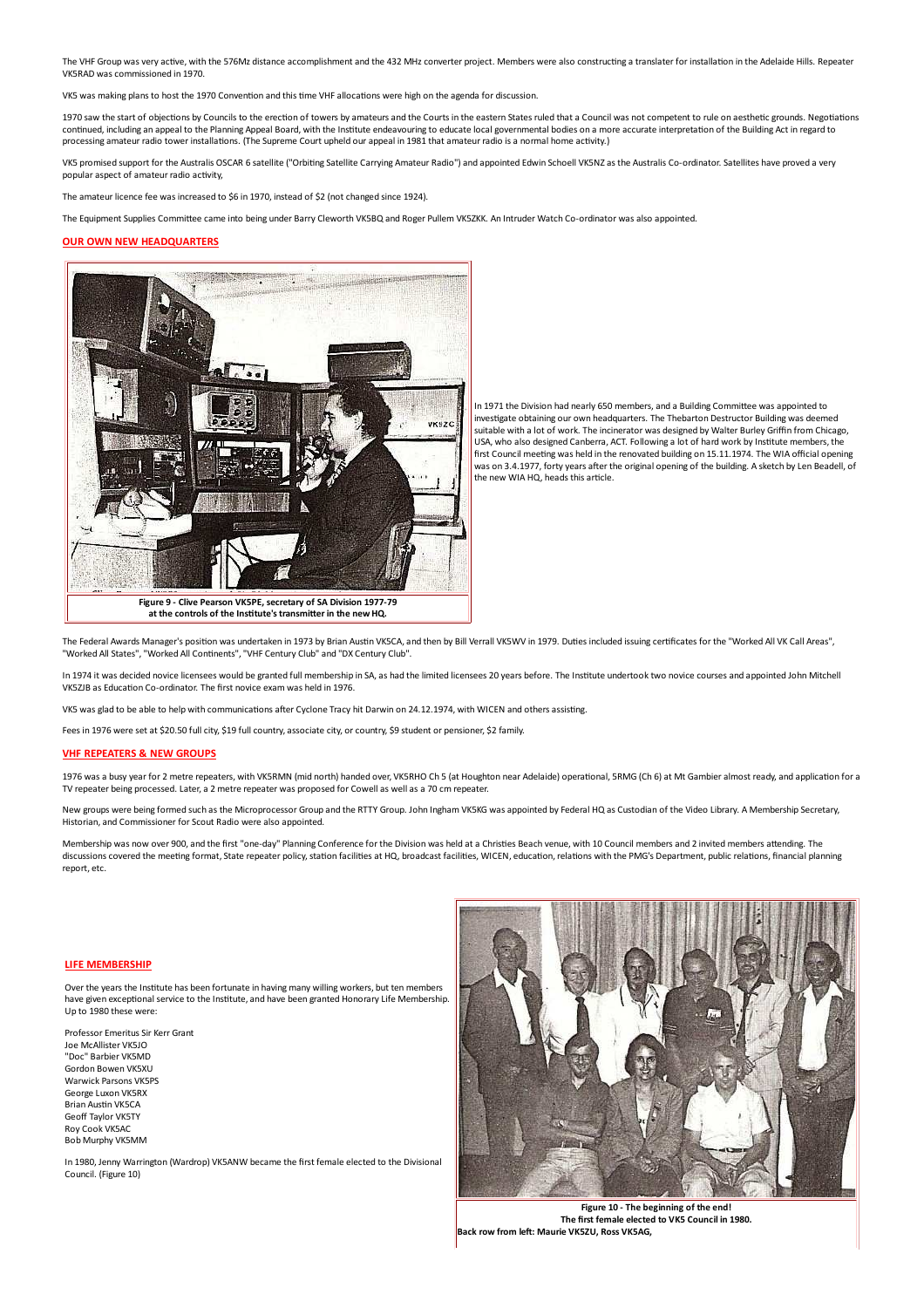## **LOOKING TO THE FUTURE (As seen in 1980)**

In the 60 years of its existence in SA, the Wireless Institute has increased to over 1,000 members. Although not as widely known as some would like, it is respected in the community. It is one of only two hobbies in which members have to pass a difficult exam and be licensed. (The other hobby is flying.)

It is hard to imagine the next 60 years could see the same progress, excitement and rewards of the last 60 years. But with the advent of computers, new horizons will surely emerge to test the initiative and ingenuity of members of the Wireless Institute.

### **EDITORIAL FOOTNOTE**

Marlene has noted that in searching through the old Division records, 25 years of minutes of meetings were missing and hence a few important details might have been missed over this period.

Also during the latter years we changed to decimal currency. Where the previous monetary system applied, she has added the decimal currency equivalent in brackets.

Marlene's history terminates around 1980 but SA radio amateurs intend to collect information aimed at extending a history record to the present date.

From Marlene: My thanks to Lloyd Butler VK5BR for preparing this article in digital form for possible re-publication.

### **References**

1. 75th Anniversary Special, Five-Eighth Wave Edition, "The First Sixty Years 1919-1980" By Marlene Austin VK5QO, "Amateur Radio" October 1985, pages 27-33.

2. More detail concerning the activities of our early radio amateur experimenters in South Australia and the beginnings of the SA Division of the WIA, can be found in the book "A History of Radio in South Australia 1897 -1977" written by John F.Ross. In particular refer to Sections 2 and 3.

> Appendix (added 1-4-13) Additional Photos from the Files of Marlene Austin

3. For further history of the South Australian Division of WIA from 1980 to 2004, as prepared by Lloyd Butler VK5BR. Click here

(Not included in the original publication in Amateur Radio)

SA WIA Council members 1957-58

**Back Row from left** Norm Coltman, Comps Daw VK5EF, Rex Richards VK5DO, Jim Paris, Les Catford VK5LC, Lloyd Brice VK5OK, Harvey Todd

From Row from Left Warwick Parsons VK5PS, Brian Austin VK5CA, John Bulling VK5KX, Gordon Bowen VK5XU, Jim Vivian VK5FO, Doc Barbier VK5MD



SA WIA Committee Meeting (About 1957) From left, Jim Vivian VK5FO, Lloyd Brice VK5OK, John Bulling VK5KX Brian Austin VK5CA, Gorden Bowen VK5XU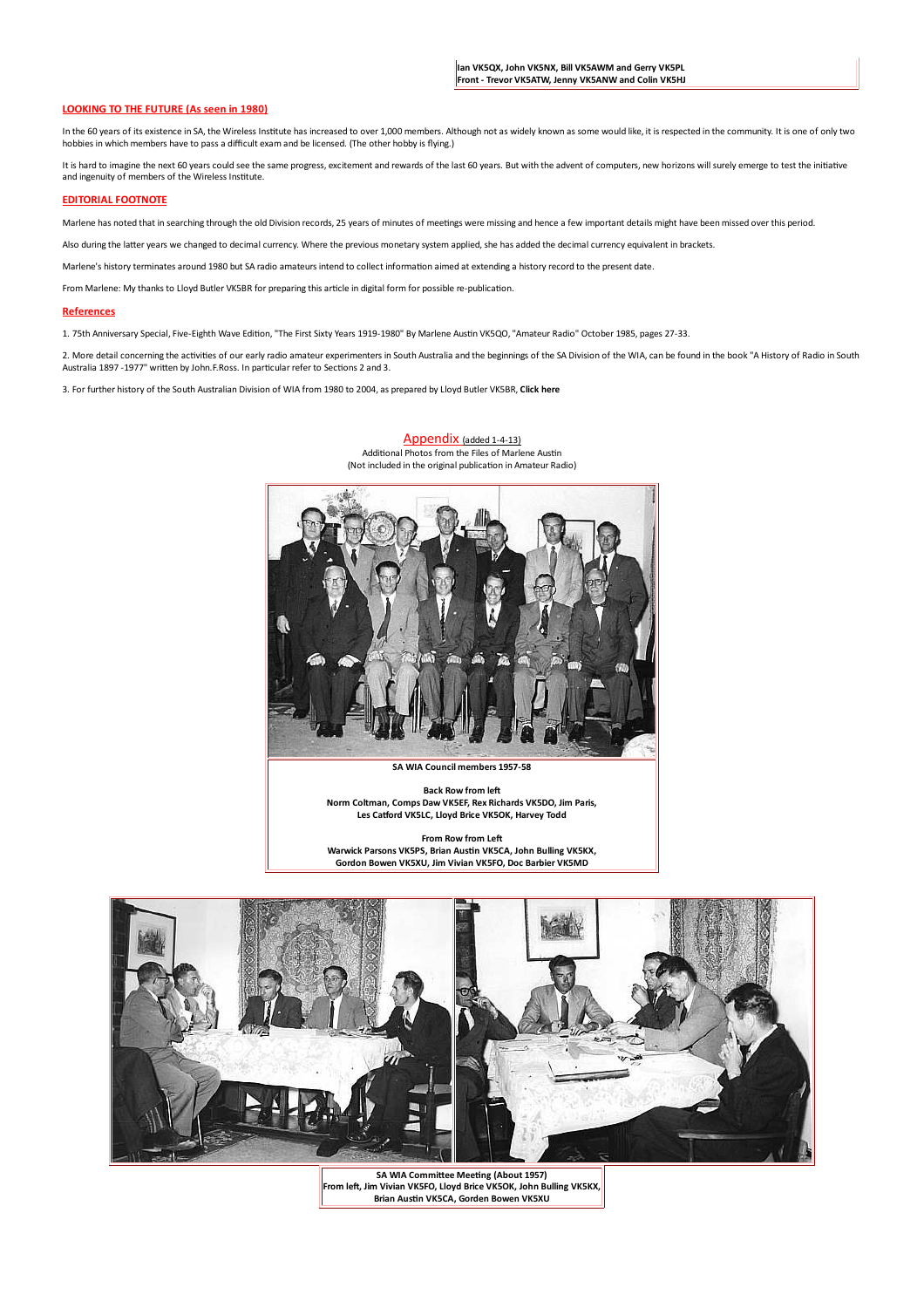



Photos of WIA Picnic groups at Birdwood Oval, 1954 & 1958